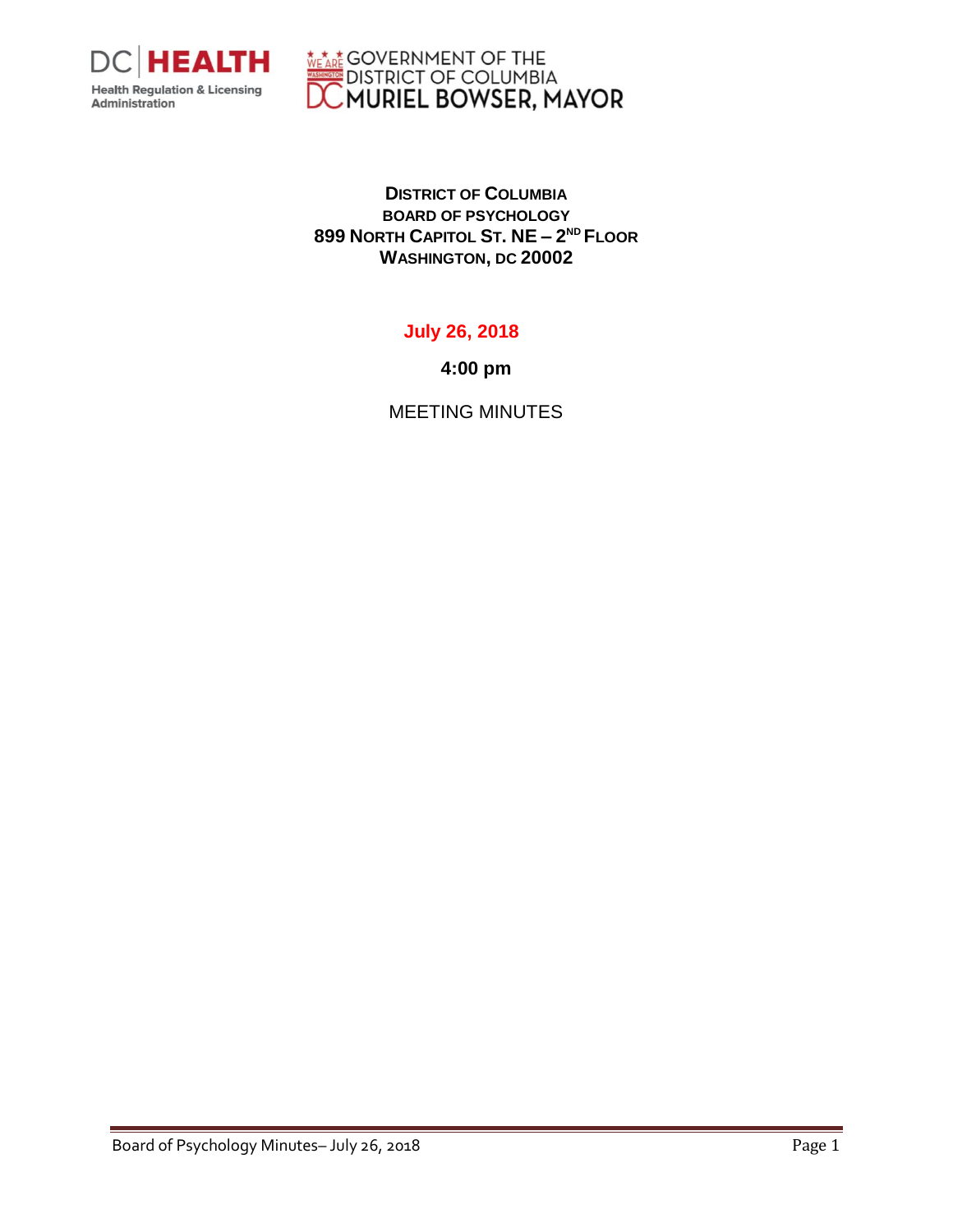

WEARE GOVERNMENT OF THE **DISTRICT OF COLUMBIA**<br>C**MURIEL BOWSER, MAYOR** 

**OPEN SESSION JULY 26, 2018 MINUTES**

## **Call to Order:**

|            | Roll Call: 4:12pm                                                                                                                                                                                                                                                                                                                                                                                                                                                                                                                                                                                                                                                                               |  |
|------------|-------------------------------------------------------------------------------------------------------------------------------------------------------------------------------------------------------------------------------------------------------------------------------------------------------------------------------------------------------------------------------------------------------------------------------------------------------------------------------------------------------------------------------------------------------------------------------------------------------------------------------------------------------------------------------------------------|--|
|            | Attendance:<br><b>Board Members:</b><br>Anthony Jimenez, PhD - Chairperson<br>Eric Jones, PhD- Board Member<br>Louis Ferguson- Board Member<br>Joette James- Board Member<br><b>HRLA Staff</b><br>Aisha Nixon, Health Licensing Specialist<br>Panravee Vongjaroenrat, Board Attorney<br>Deb Moss, Board Investigator<br>Derek Brooks, Supervisory Investigator<br>Fatima Abby, Health Licensing Specialist                                                                                                                                                                                                                                                                                      |  |
|            | <b>Approval of the Agenda</b>                                                                                                                                                                                                                                                                                                                                                                                                                                                                                                                                                                                                                                                                   |  |
|            | The Board removed Item OS-07260-02.                                                                                                                                                                                                                                                                                                                                                                                                                                                                                                                                                                                                                                                             |  |
|            | <b>BOARD/DEPARTMENT'S REPORT</b><br>A. EXECUTIVE DIRECTOR'S REPORT<br>Ms. Aisha Nixon, Licensing Specialist, provided the following<br>updates on behalf of the Board Executive Director Ms. Robin<br>Jenkins.<br>ASPPB's 58 Annual Meeting of Delegates is scheduled<br>$\bullet$<br>on October 17-21, 2018 in Salt Lake City, Utah.<br>Subcommittee members had their first phone meeting<br>$\bullet$<br>to review the psychology law and regulations.<br><b>B.</b> BOARD ATTORNEY'S REPORT<br>Ms. Panravee Vongjaroenrat, Board Attorney, provided update<br>on National Institute of Family & Life Advocates V. Becerra case<br>regarding the First Amendment and the Professional Speech- |  |
|            | Doctrine.<br><b>C.</b> CHAIRPERSON'S REPORT                                                                                                                                                                                                                                                                                                                                                                                                                                                                                                                                                                                                                                                     |  |
| OS-0726-01 | There is no report from the Chairperson.<br>Minutes: The Board approved the open session minutes of the April 19,                                                                                                                                                                                                                                                                                                                                                                                                                                                                                                                                                                               |  |
|            | 2018 meeting.                                                                                                                                                                                                                                                                                                                                                                                                                                                                                                                                                                                                                                                                                   |  |
| OS-0726-02 | Inquiry regarding accepting postdoctoral hours after three (3) year<br>time limit.<br>This matter was removed from the agenda.                                                                                                                                                                                                                                                                                                                                                                                                                                                                                                                                                                  |  |